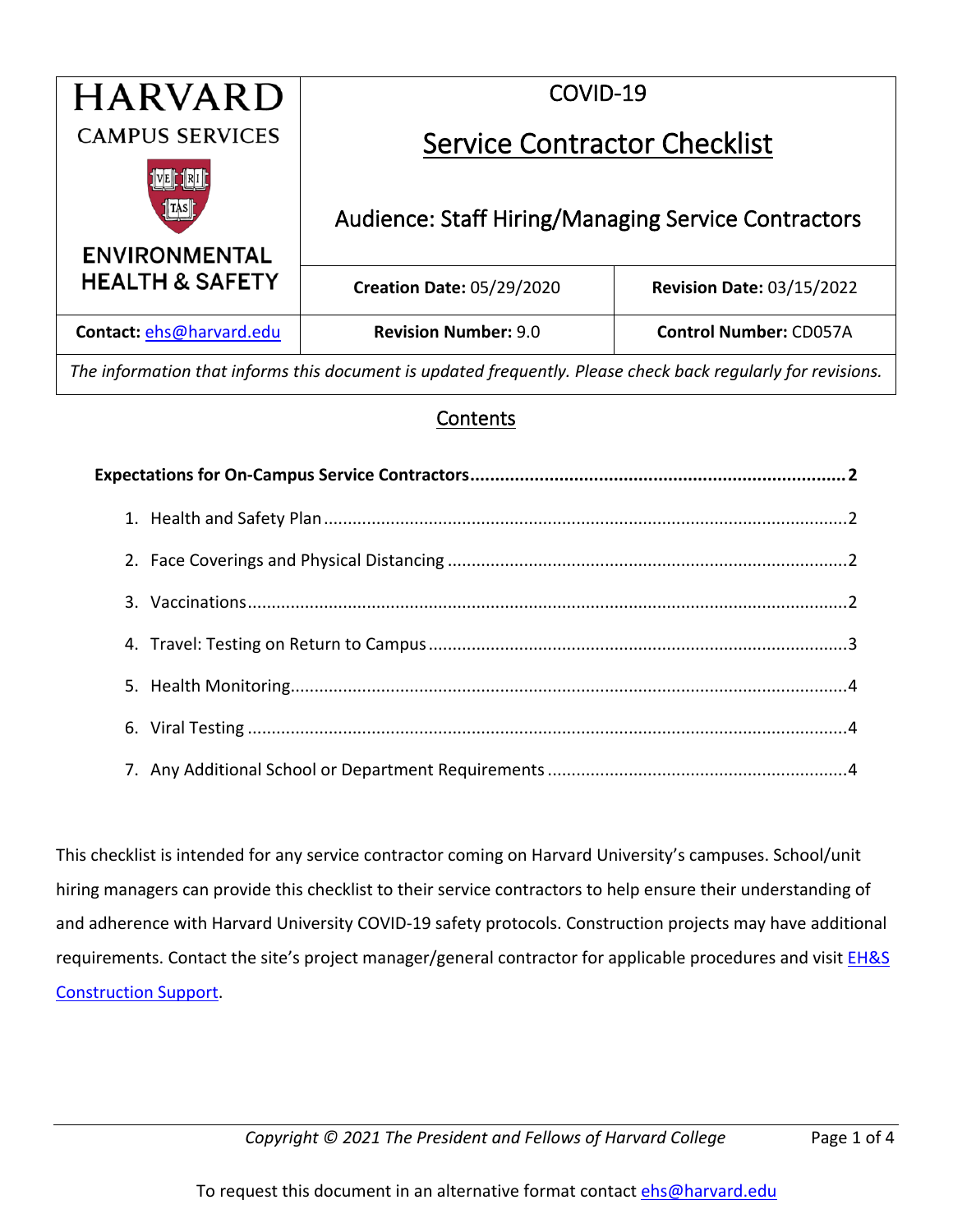

# <span id="page-1-0"></span>Expectations for On-Campus Service Contractors

Service contractors are responsible for the compliance and safe work practices of their oncampus personnel. This checklist provides the minimum expectations for service contractors while working on Harvard University's campuses with regards to the ongoing risk posed by COVID-19.

### <span id="page-1-1"></span>1. Health and Safety Plan

Service contractors are no longer required by state order to develop, maintain, and adhere to COVID-19 specific health and safety plans (HASP).

Service contractors are responsible for the compliance and safe work practices of their on-campus personnel and may choose to consult the following when developing their HASP:

- [Occupational Safety and Health Administration \(OSHA\) Hierarchy of Controls](https://www.osha.gov/shpguidelines/hazard-prevention.html)
- [OSHA Protecting Workers: Guidance on Mitigating and Preventing the Spread of COVID-19 in the](https://www.osha.gov/coronavirus/safework)  **[Workplace](https://www.osha.gov/coronavirus/safework)**
- Massachusetts COVID-19 [Updates and Information](https://www.mass.gov/info-details/covid-19-updates-and-information)

#### <span id="page-1-2"></span>2. Face Coverings and Physical Distancing

Beginning March 14, 2022, general use face coverings are optional in most indoor spaces on Harvard University premises. Limited exceptions apply.

All persons are welcome to continue wearing a face covering and should continue to have a suitable face covering on hand in case they need to enter a space where face coverings are required.

Prior to arriving on campus, service contractors should check with the local school or unit they are visiting to verify specific face covering policies that may be in place. Visit [Keep Harvard Healthy](https://www.harvard.edu/coronavirus/) for more information.

#### <span id="page-1-3"></span>3. Vaccinations

Harvard University requires COVID-19 vaccination and a booster for all Harvard University community members (exceptions may be provided for medical or religious reasons). Schools/units that utilize embedded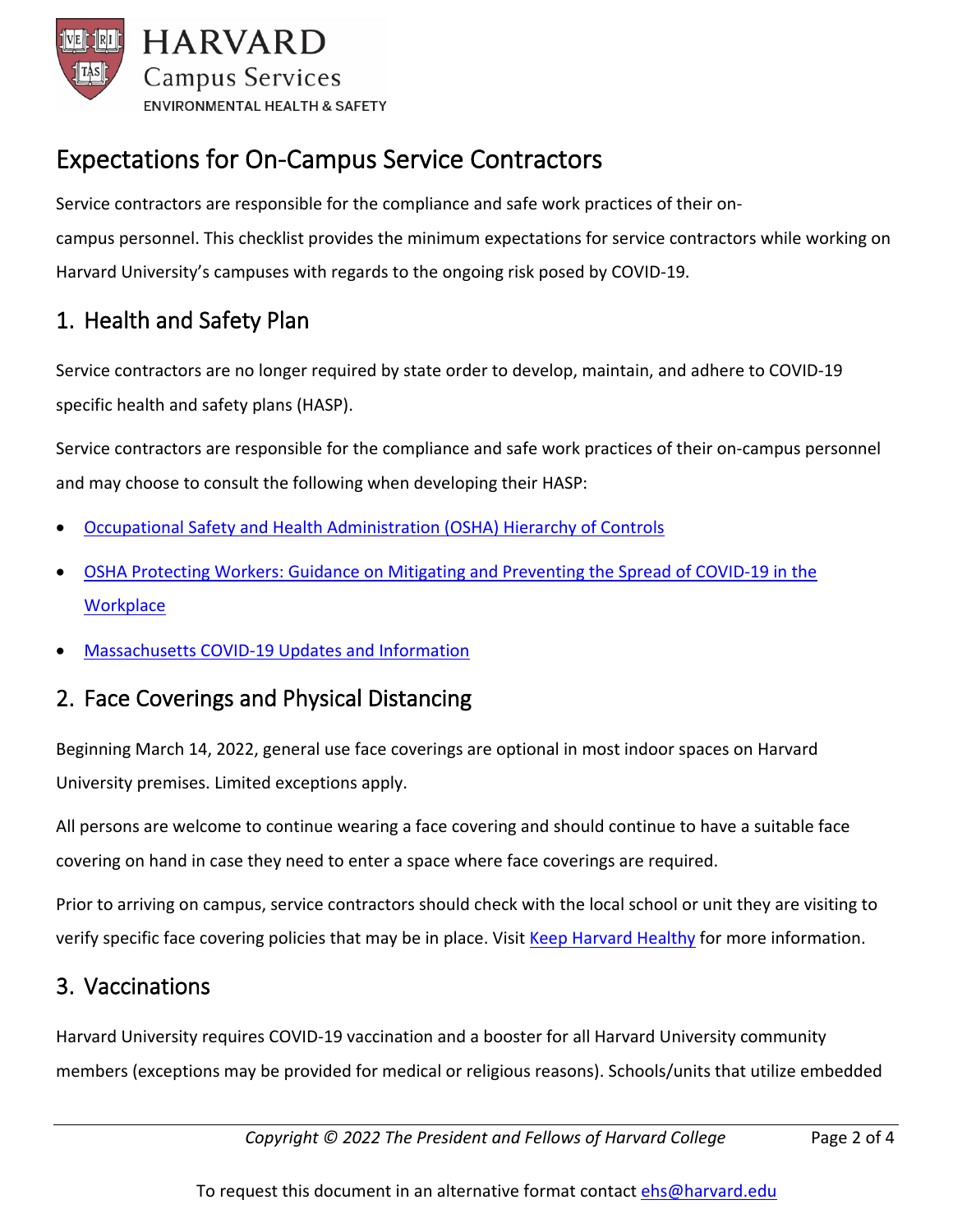

vendors who possess a Harvard ID and who routinely work on campus interacting with students/faculty/staff are typically deemed Harvard University community members.

Unvaccinated persons should ensure they take steps to plan and protect themselves while on campus, including face coverings.

All Harvard University community members, including embedded vendors, are expected to have received and verified their COVID-19 booster with Harvard University Health Services (HUHS) by January 31, 2022. Individuals who are not yet eligible to receive a booster dose by this date must receive and verify their booster dose with HUHS within 30 days after becoming eligible.

Visit [Verify Your Vaccination](https://www.harvard.edu/coronavirus/verify-your-vaccination/?utm_source=SilverpopMailing&utm_medium=email&utm_campaign=June%202021%20Newsletter%20(1)) for instructions on securely submitting your vaccination card to HUHS.

Schools and units may voluntarily choose to extend Harvard University's vaccination requirement to nonembedded vendors and service contractors provided following the protocol provided within [Harvard](https://www.ehs.harvard.edu/covid-19-resources/secure/activity-workplace-planning)  [University On Campus Activity Guidance.](https://www.ehs.harvard.edu/covid-19-resources/secure/activity-workplace-planning) Vaccination attestation requirements must be communicated to vendors directly through the hiring school or unit.

### <span id="page-2-0"></span>4. Travel: Testing on Return to Campus

The Massachusetts COVID-19 travel restriction is no longer in effect.

Harvard community members and embedded service contractors should complete a COVID-19 test on the day of their return to Massachusetts. Those enrolled in Harvard's testing program may come to campus to drop off a test.

There are no additional requirements for non-embedded service contractors, however following travel unvaccinated individuals are strongly encouraged to test on their own and ensure they are negative for COVID-19 within one calendar day prior to on campus activity. Visit [Keep Harvard Healthy](https://www.harvard.edu/coronavirus/) for more information.